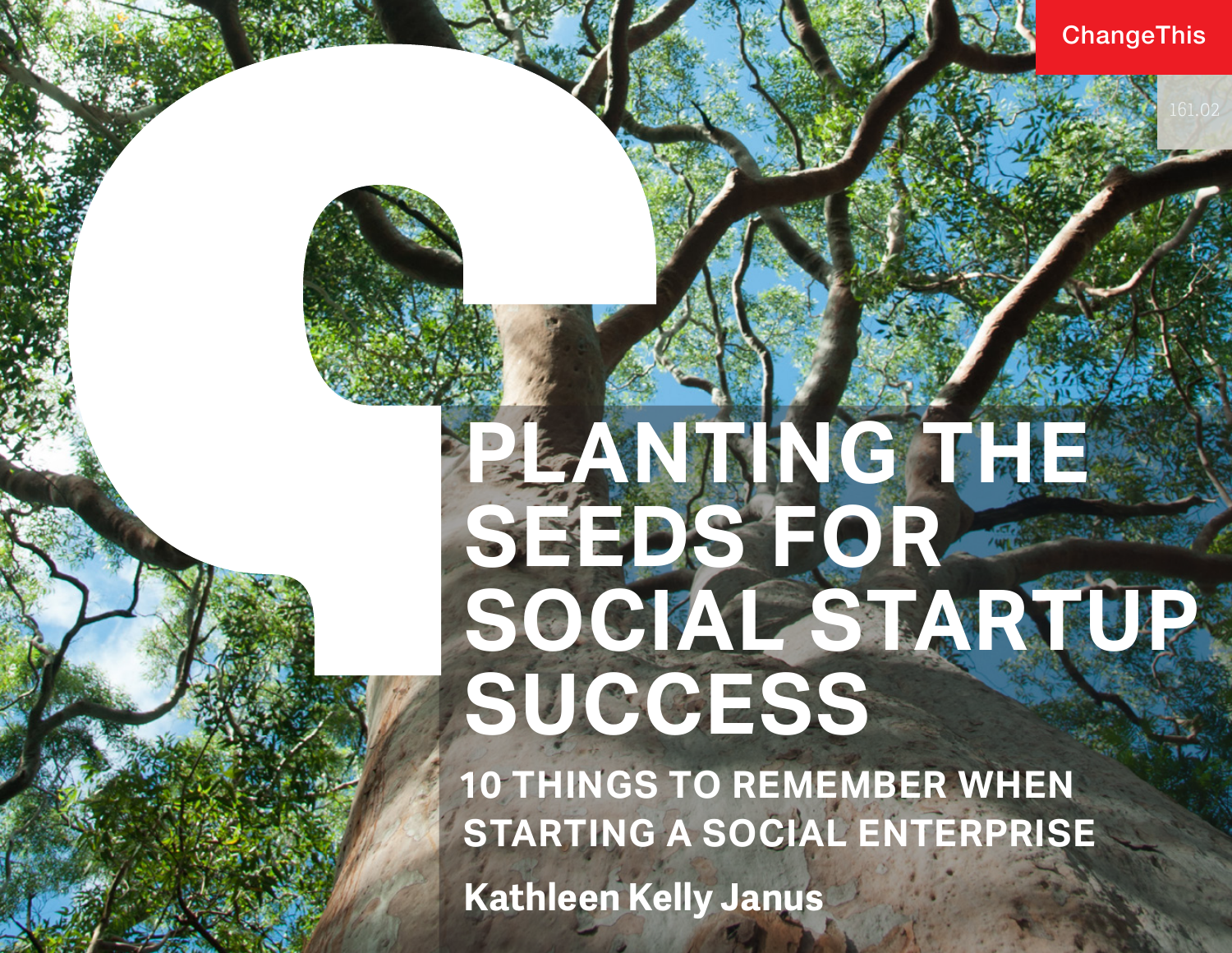## **Taking on the social challenges of our time,**

be it treating diseases, hunger, climate change, or improving education is no small feat, and starting a social enterprise dedicated to solving these problems can be daunting. As Bill Drayton, founder of Ashoka, once said, "Social entrepreneurs are not content just to give a fish or teach how to fish. They will not rest until they have revolutionized the fishing industry." Does this sound like you? If you're considering embarking on the journey of social entrepreneurship, read through these 10 helpful tips and hints so you can successfully launch, scale up, and make a difference.

### **1. You Need a Compelling Why**

Before you get started, you'll need to get clear on your mission. As Albert Einstein once famously said, "If I only had an hour to save the world, I would spend fifty-five minutes defining the problem, and only five minutes finding the solution." This couldn't be more true when it comes to solving social injustices. With constantly evolving political, economic, and social forces at play, the most successful social entrepreneurs fall in love with the problem, as opposed to their particular solution.

Take the case of Springboard Collaborative, an organization that provides training workshops to parents about the importance of reading to their children. Founder Alejandro Gac-Artigas crafted an argument for the program so compelling that he was able to convince schools to fund it and run it on their premises. He got the idea for the training workshops by digging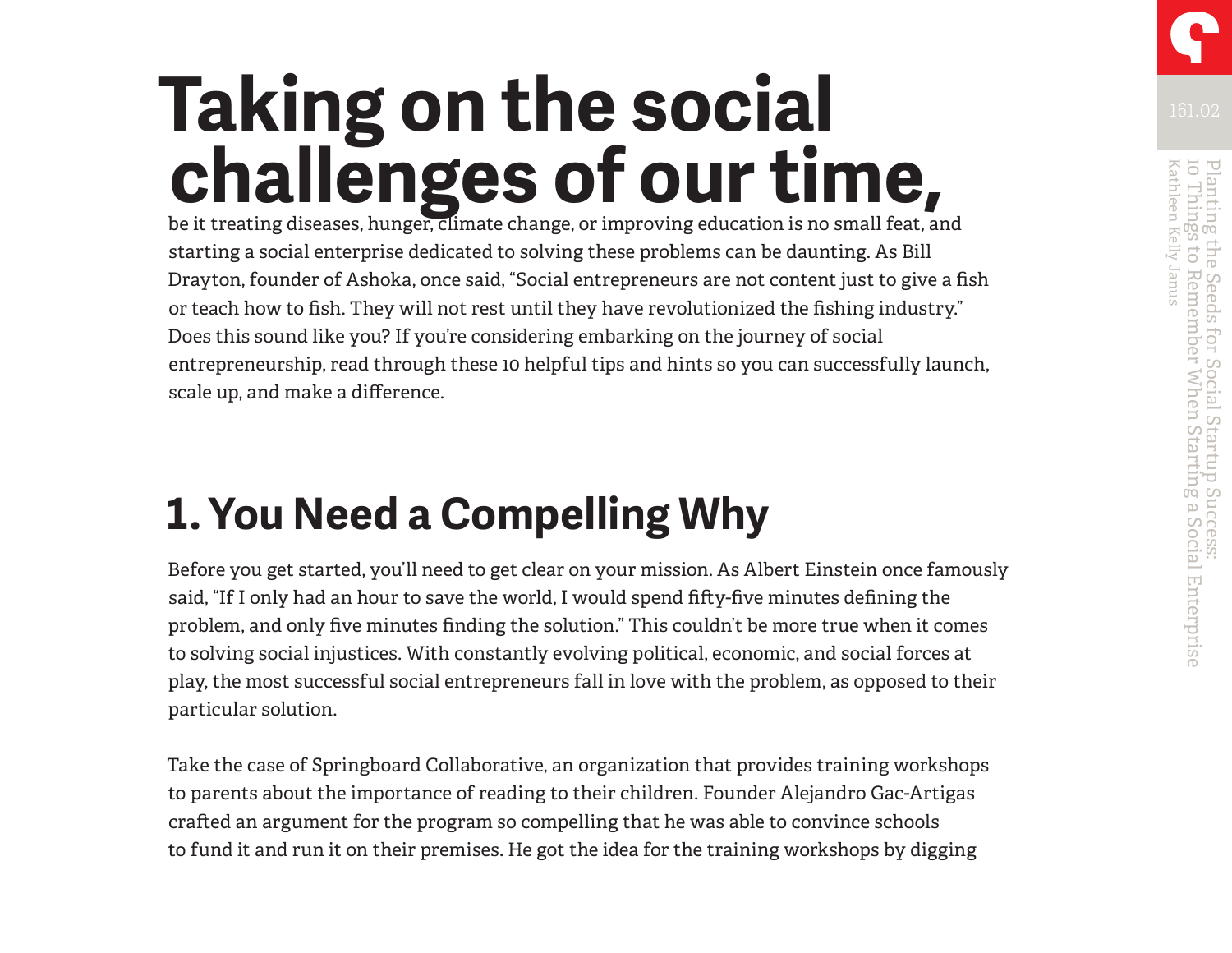deeply into the well-documented problem that students from lower income families often experience a regression in their reading skills during the summer break from school. He knew research showed that when young children's parents read to them at home, their abilities improved. When he dug further, he learned that the parents of the children experiencing the slide were not reading to them at home as much, if at all, as the parents of more privileged children. From his own teaching experience, he knew that school personnel did not generally engage actively with low-income parents, but his experience of growing up in a low-income neighborhood assured him those parents would respond positively to outreach. He formulated a theory that if schools reached out to the parents of the affected children, explained the problem and offered training in reading to their children, many parents would be receptive and would in fact begin reading to their children. Schools backed him because he had such a well-articulated argument for the program's efficacy. Years later, he has ample data that proves the concept.

What are you setting out to achieve? This will be essential when hiring a team, seeking out funding, and even crafting your pitch. Break down your goals into steps that can serve as benchmarks, so you can show the outcome with cold, hard data.

The most successful social entrepreneurs fall in love with the problem, as opposed to their particular solution.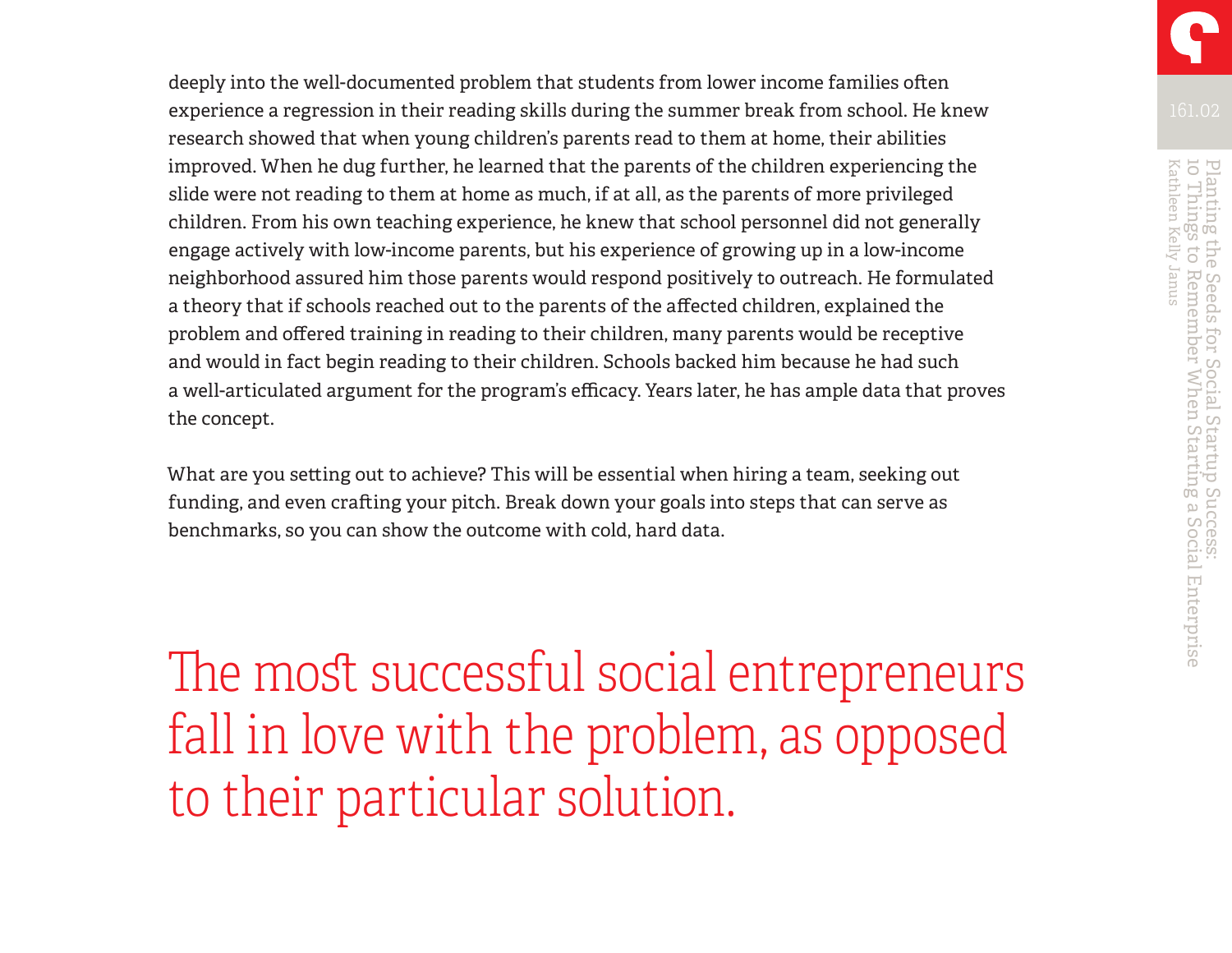#### **2. Measure, Measure, and Measure Some More**

Measuring impact is key to the success of any social enterprise. Over the last decade, there has been a sea change in how nonprofits gather and analyze data. One report found that 75 percent of nonprofits now engage in at least some measurement of their program results, and that roughly the same number have invested significantly in measuring their impact in the last five years.

The demand for data is particularly strong among the up-and-coming generation of donors, so finding a way to measure your impact and refine your programs accordingly should not be overlooked. Indeed, all the leaders of top-performing social startups I interviewed reported that impact measurement was a core part of their organizations' DNA, central to driving their operations, as well as to their fundraising. If organizations don't embrace these practices, they are at high risk of losing funding and stagnating in low- to no-growth mode. Find a measurement method that makes sense for your organization, and don't be afraid to get specific.

### **3. Surround Yourself with Experts**

Experts in your field don't necessarily need to be those speaking on boards and fielding interview requests. Instead, look to people in your community. If you're aiming to change the school system or feed the homeless, find experts and potential staff who are immersed in that community. After all, they know it better than anyone else.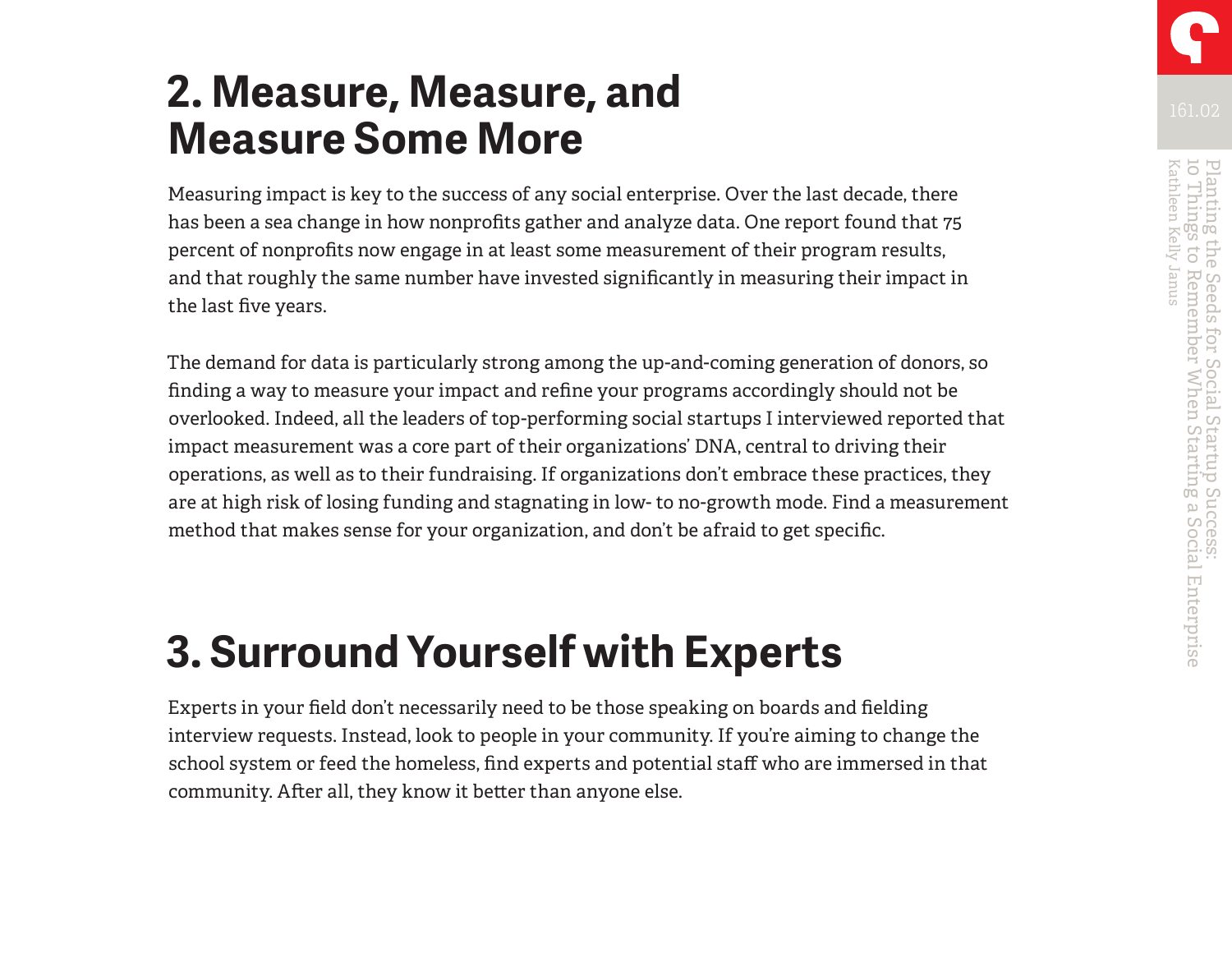Here are some key ways that you can engage experts to enhance your chances of success:

- **• Hire an executive coach:** The vast majority of the top-performing nonprofit leaders I've encountered work with a coach. Being an executive director can be a lonely role, and if you've never done it before, you might find yourself asking a lot of questions. Don't think that you need to reinvent the wheel. Seek advice from someone who has answers.
- **• Recruit pro bono assistance:** There are countless professionals out there who want to be helpful to your cause, and have valuable skills to help. Nonprofit leaders regularly rely on pro bono help for legal questions, to support impact measurement and for communications coaching. Pro bono aggregator organizations, such as Volunteer Match and the Taproot Foundation, help find highly qualified volunteers.
- **• Rely on your board of directors:** Your best bet for surrounding yourself with experts is to bring them on your board so that you can rely on their advice on a regular basis. Too often conversations about board recruitment start with "Who do we know?" as opposed to "Who do we need?" Jan Masaoka from Blue Avocado talks about how an organization should ask two questions: (1) What are the three most important things for our board to accomplish this year? and (2) Do we have the right people on the board to make that happen? Your answers will give you the clarity with which to write good job descriptions to show to potential candidates.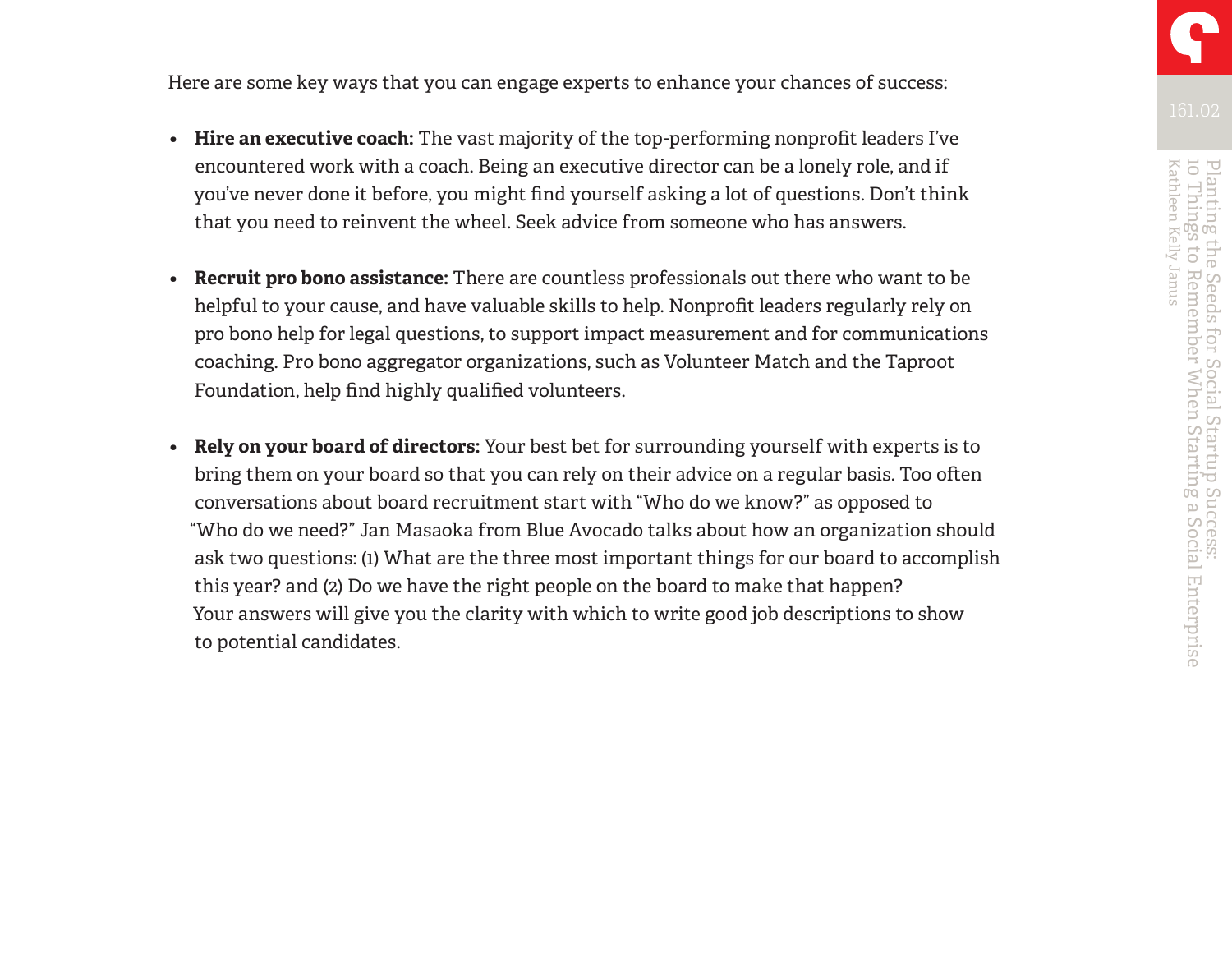### **4. Monitor the News**

If you want to start a social enterprise, monitoring the news is key to connecting your message to a current issue. One of the most powerful ways to create a sense of urgency is to connect your message to a current issue in the news. In other words, crafting a "news hook," which will also help you immensely with your pitches to get coverage from the media. As journalist David Henderson once said, "Just because you are worthy, doesn't mean you are newsworthy."

Few of the organizations I studied had an in-house public relations team. Instead, the leaders themselves constantly kept their tentacles out in the news stream, and crowd sourced the effort to all staff, who contributed relevant news links to platforms like a Slack channel as they found them.

For example, when Abby Falik of Global Citizen Year, a nonprofit that seeks to normalize the bridge year between high school and college, saw that Bill Gates had written in his annual letter that the Gates Foundation would be "focused on global citizens," or that Malia Obama had decided to take a bridge year before attending Harvard, she used those stories to help promote her message that an immersive global year between high school and college is not remedial or a "gap," but an aspirational next step for our country's emerging leaders.

Setting up Google alerts can be helpful, and carving out time throughout the day to scan the news is always a good idea.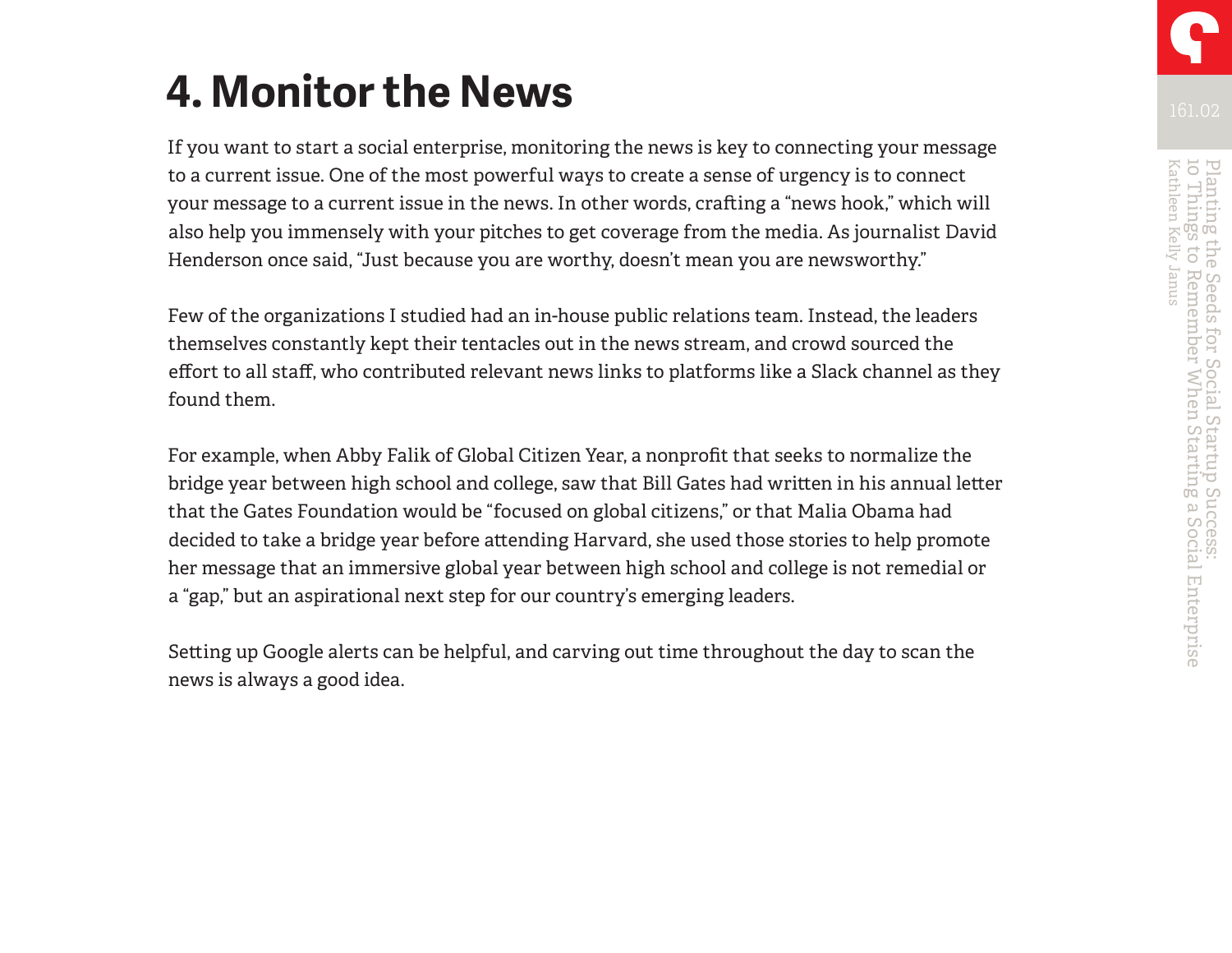### **5. Recognize That You Can't Do Everything Alone**

Every successful founder will tell you they couldn't possibly have made their idea work if it weren't for the incredible work of their staff. Sometimes, it's necessary to hand off work that can be better done by your team, so that you can focus on the bigger picture, like securing funding. As Jim Collins famously wrote in *Good to Great*, CEOs who took their companies to a higher, "great" level of performance "first got the right people on the bus, the wrong people off the bus, and the right people in the right seats." He stressed that these CEOs prioritized getting the senior people they needed in place before they focused on developing the strategy for taking the organization to the next level. In my research, I have interviewed several founders who told me they prioritized this way, and that it made all the difference in scaling up faster.

Every successful founder will tell you they couldn't possibly have made their idea work if it weren't for the incredible work of their staff.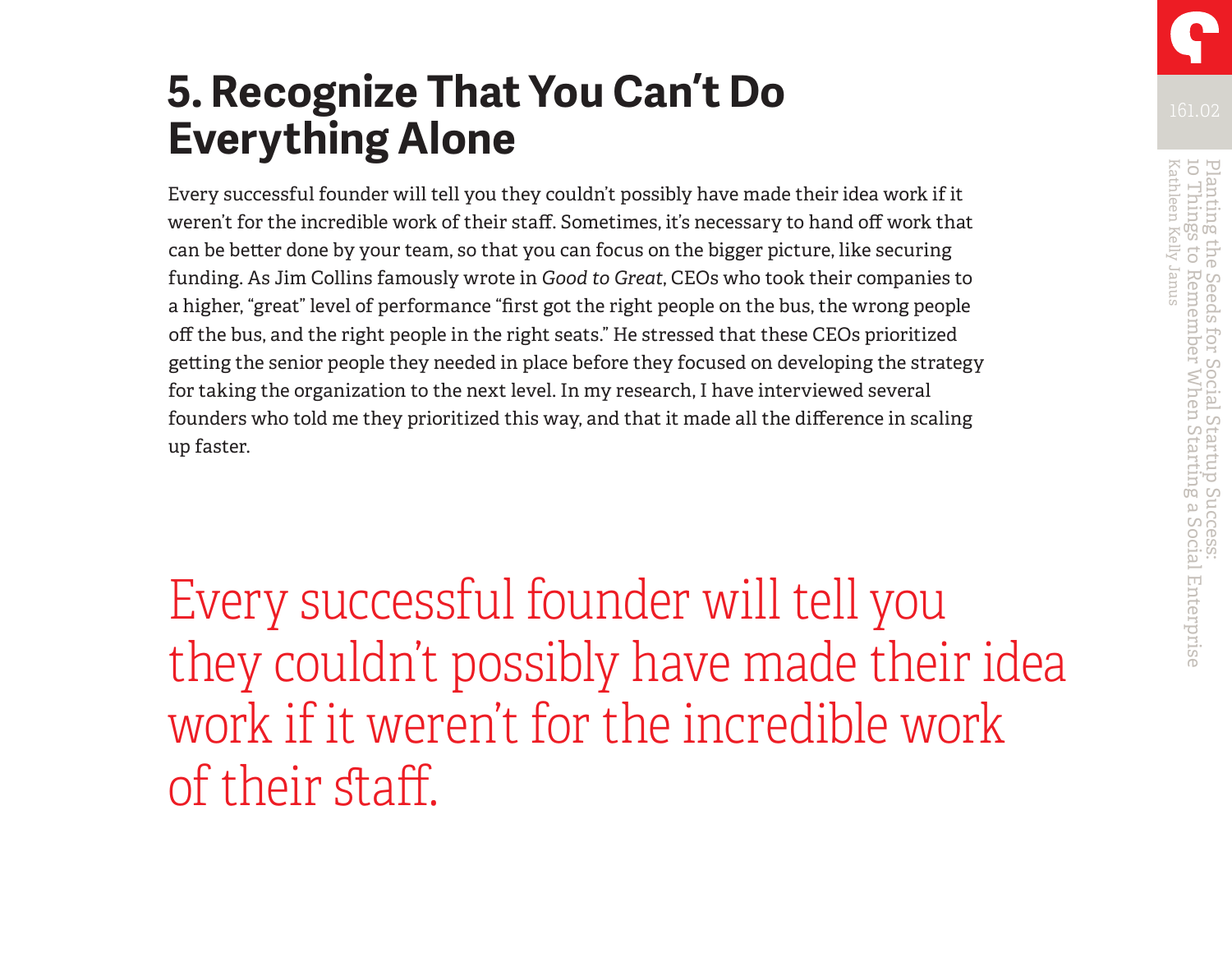### **6. Don't Be Afraid to Lead Collaboratively**

Some of the most dynamic organizations I interviewed for my book, *Social Startup Success*, incorporated ideas of the reverse pyramid leadership structure. In other words, give your team the opportunity to act as leaders, and you will instill a sense of purpose, trust, and appreciation.

Here the key is what Harvard Business School professor Linda Hill dubbed "leading from behind." She was drawing on a phrase used by South African president and legendary leader of the movement against apartheid, Nelson Mandela. He wrote that a great leader "stays behind the flock, letting the most nimble go out ahead, whereupon the others follow, not realizing that all along they are being directed from behind." Hill argues that this leadership style is the best way to motivate people and to unleash their creative potential.

Take the example of Rob Gitin from At The Crossroads, an organization that supports homeless youth in San Francisco. Rob Gitin has certainly taken all his responsibilities as founder of At The Crossroads seriously. But being a strong leader who is the face and voice of an organization in no way rules out also putting the spotlight on others and attributing success to them. Gitin has often purposefully deflected attention from himself to the organization as a whole. "When you are a founder," he told me, "people identify you as the organization. I have been conscious that the less important I make myself, the stronger and more sustainable the organization is." Asked how he's done that, he offered a number of insights. "Part of it is using 'we' language rather than 'I' language, saying 'we are engaging in this process' rather than 'I am leading this process.'"

That goes for communication outside the organization as well, such as in meetings with funders or even clients. For example, if a client says to someone on the team, "You are the only person that really cares for me," counselors are trained to respond, "Yes I do care about you, and there is an entire team of people at this organization that care about you too."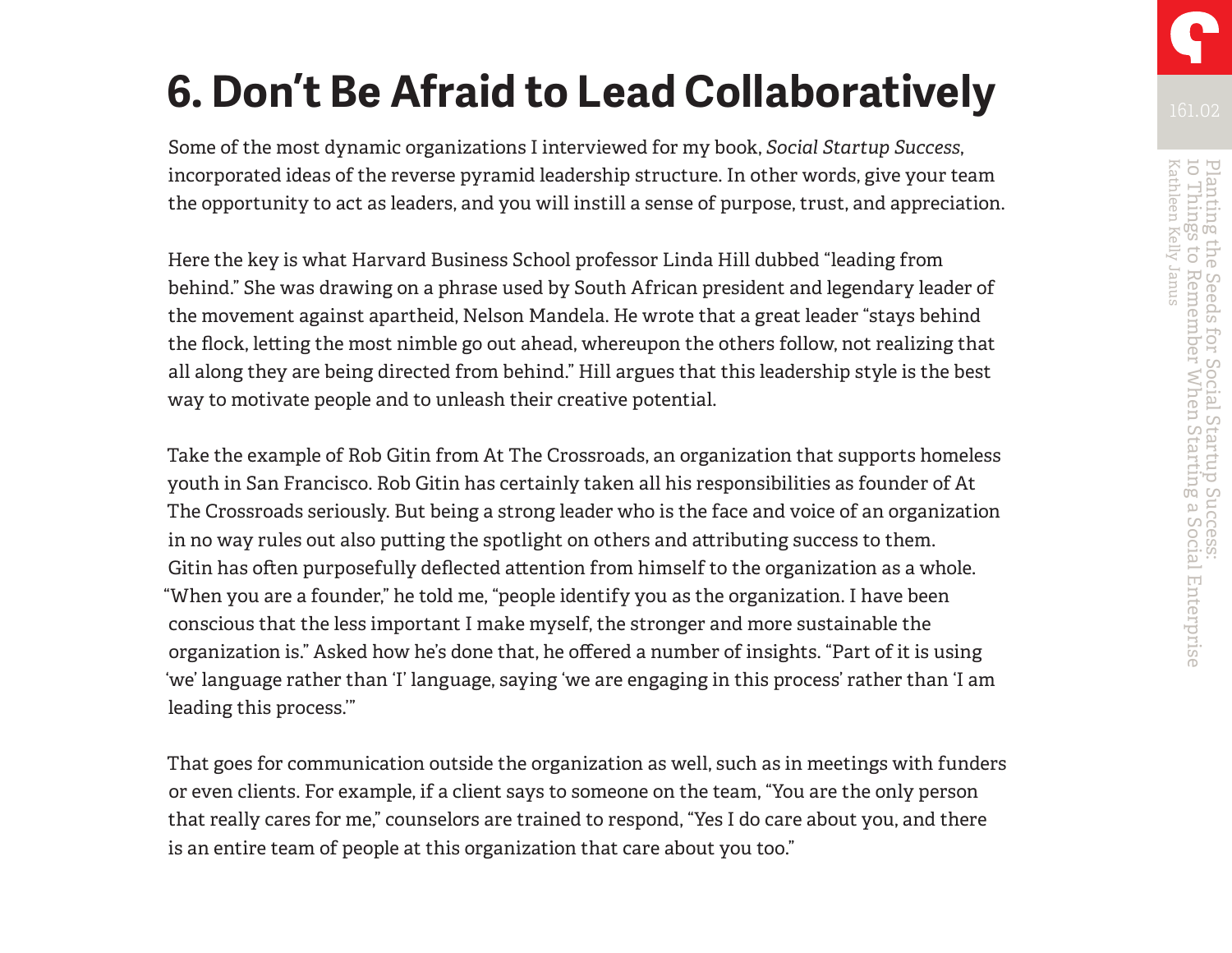Gitin acknowledged that it's important for founders and executive directors to build a high public profile, and that "you have to be comfortable using your status to open doors, but as soon as you walk through those doors, you start making the conversation about the organization." This is the key to leading collaboratively.

#### **7. Remember to Craft a Compelling Narrative**

Powerful storytelling is so important to the success of a social enterprise, so craft a narrative that shares your message, connects to your audience, and conveys the urgency of the problem.

Most people who sit down to prepare a presentation ask themselves, "What do I want to say?" as opposed to "What does my audience need to hear?" Andy Goodman, an expert in nonprofit communications, recommends that before you make any pitch, you spend some time thinking about your audience. Here is a key set of questions he suggests:

- Who will be in the audience?
- What do they know or believe that I can build on?
- What do they know or believe that I have to overcome?
- By the end of my presentation, what do I want them to have learned?
- By the end of my presentation, what do I want them to feel?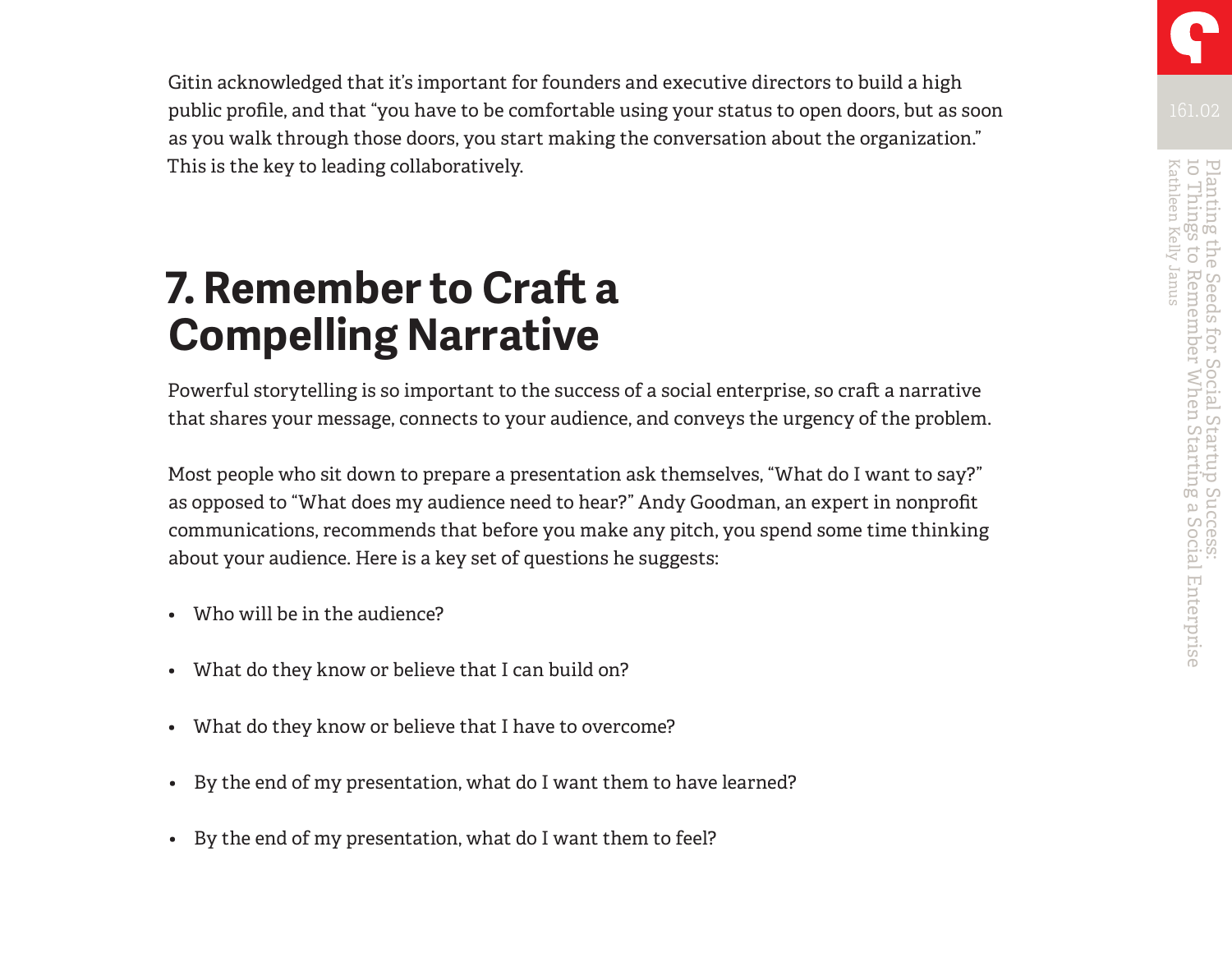Knowing the answer to these questions will allow you to tailor your remarks so you can bring your audience along with you more powerfully.

### **8. Realize that Failure is Learning**

If you're going to start a social enterprise, you must reframe the way you think about failure. Failure is simply an opportunity to learn and innovate. Remember to instill this value in your team, and to truly believe it yourself!

But accepting failure is a lot easier said than done, especially in a sector where you are competing for donors to fund your work, and where discontinuing a program that's been bringing aid to people in need can be hard to do. The good news is that more and more donors are actually seeking transparency about failure as a virture. Vanessa Kirsch, founder of New Profit, the multimillion-dollar venture fund for social entrepreneurs, says that failure is something they actually look for in potential investments: "If an organization walks through our door and says they've never failed, we're skeptical. At New Profit we are equally interested in the success of the pilot as what didn't work and what they learned from it."

Here are some questions you can be asking to ensure that you're fully embracing failure in your organization:

- Does your organization provide space in staff meetings, reports, blogs and/or funder meetings to have open conversations about failure?
- Does your organization have a process to incorporate into its programs lessons learned from failures?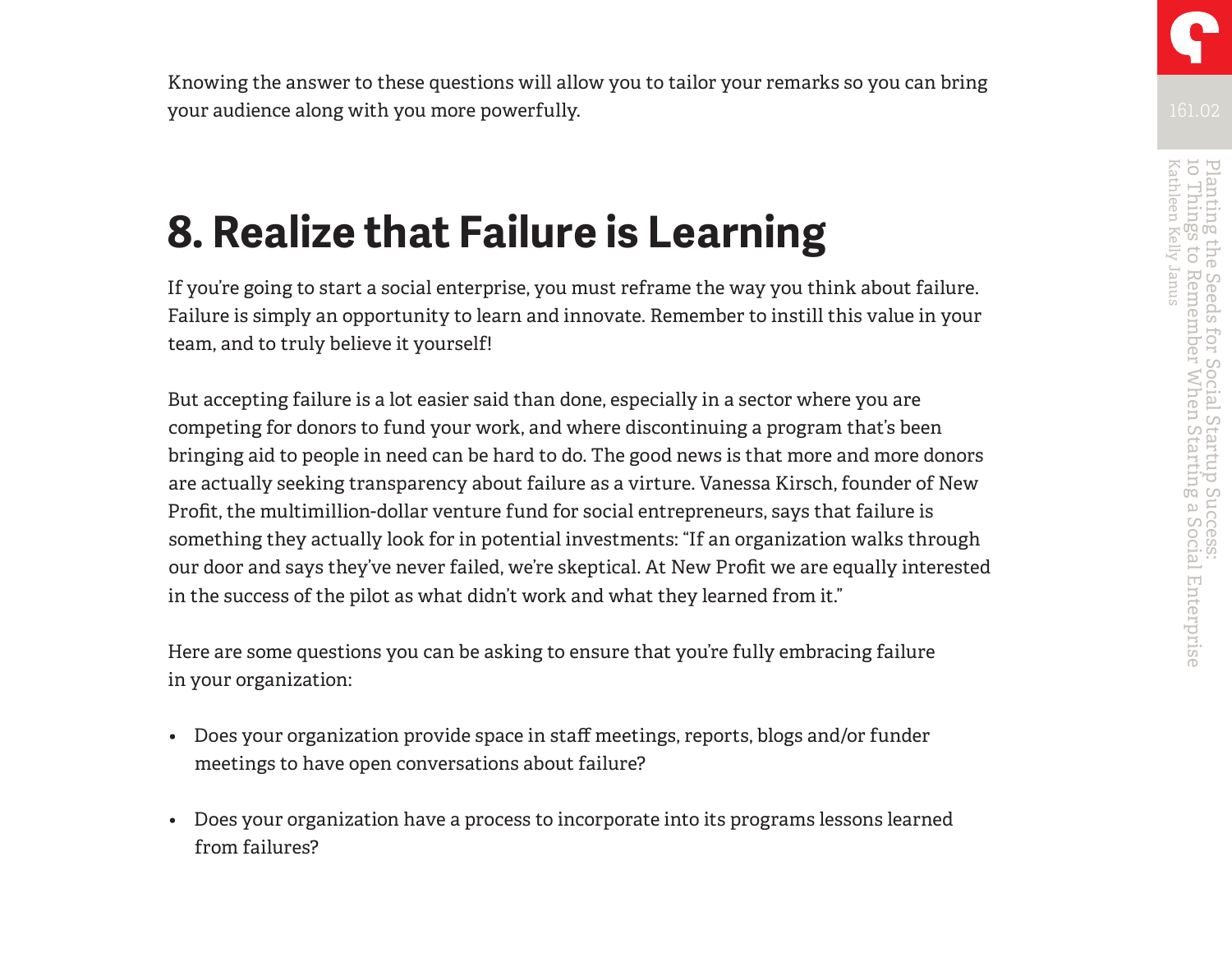- Does your organization regularly assess its programmatic priorities to ensure it is focusing on areas where it can have the most impact?
- Does your organization have a process for discontinuing programs when they are not having the expected impact?

What's key to figuring out what's working and what's not is being rigorous about collecting and analyzing good data. So gather your key performance indicators, evaluate your programs with full honesty, and give up on ideas and approaches that aren't working.

If you're going to start a social enterprise, you must reframe the way you think about failure. Failure is simply an opportunity to learn and innovate. Remember to instill this value in your team, and to truly believe it yourself!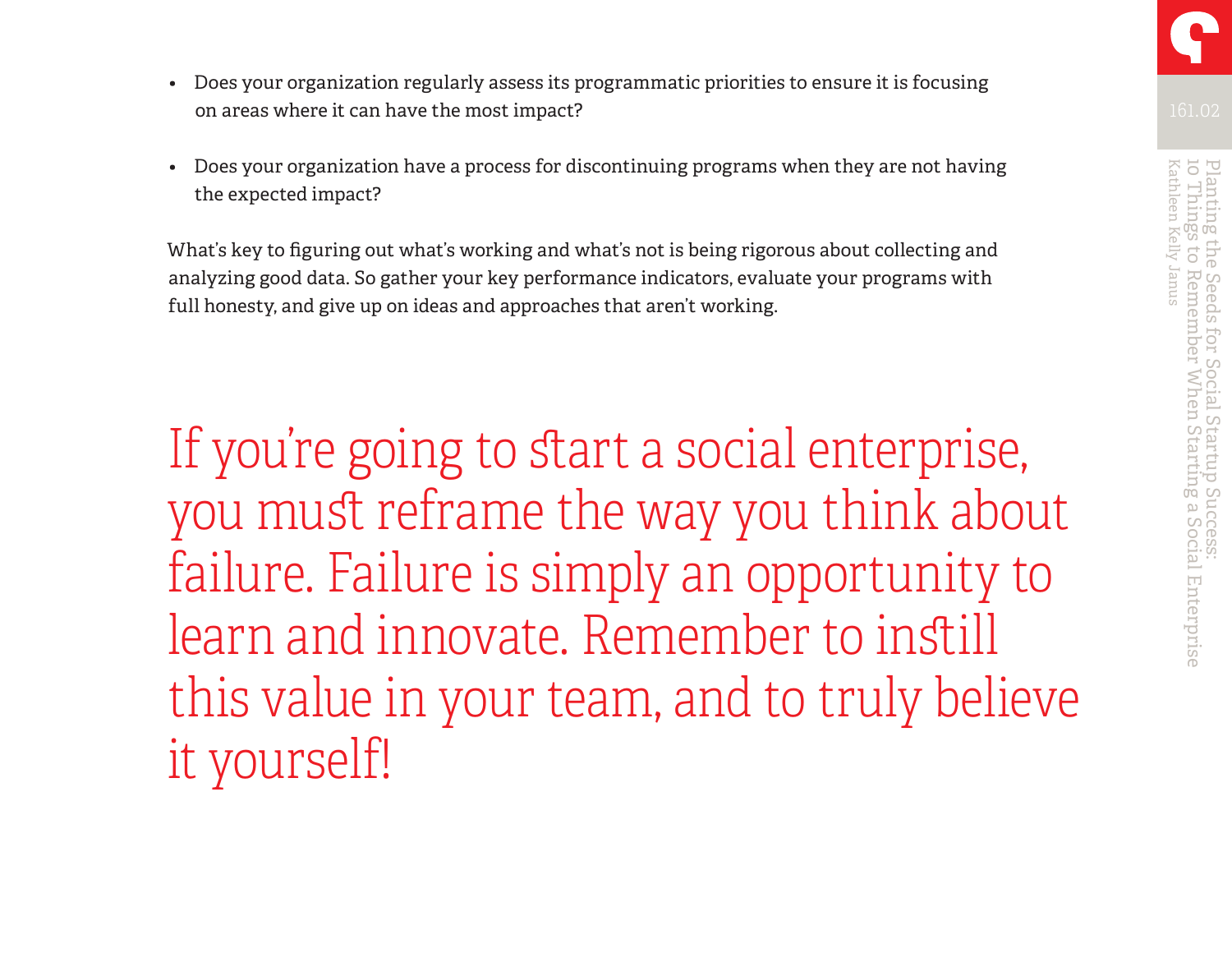## **9. You'll Need to Schedule "Me" Time**

As a new social enterprise, you're constantly facing burnout. From long hours to frequent obstacles, it's easy to feel like you want to give up, give in, and frankly, take a very long vacation! Before you get to that point, make it a priority to schedule "you" time. Whether you take a long walk while on a conference call, schedule one-on-one time with your family, or practice 10-minutes of mediation every afternoon, find something that centers you and gives you a little peace during a hectic day.

#### **10. Accept that You'll Learn Along the Way**

No one knows everything when they first start off, and frankly, you will learn by doing! Dive in, stay true to your mission, stay focused, evaluate your results, and learn every step of the way.  $\Box$